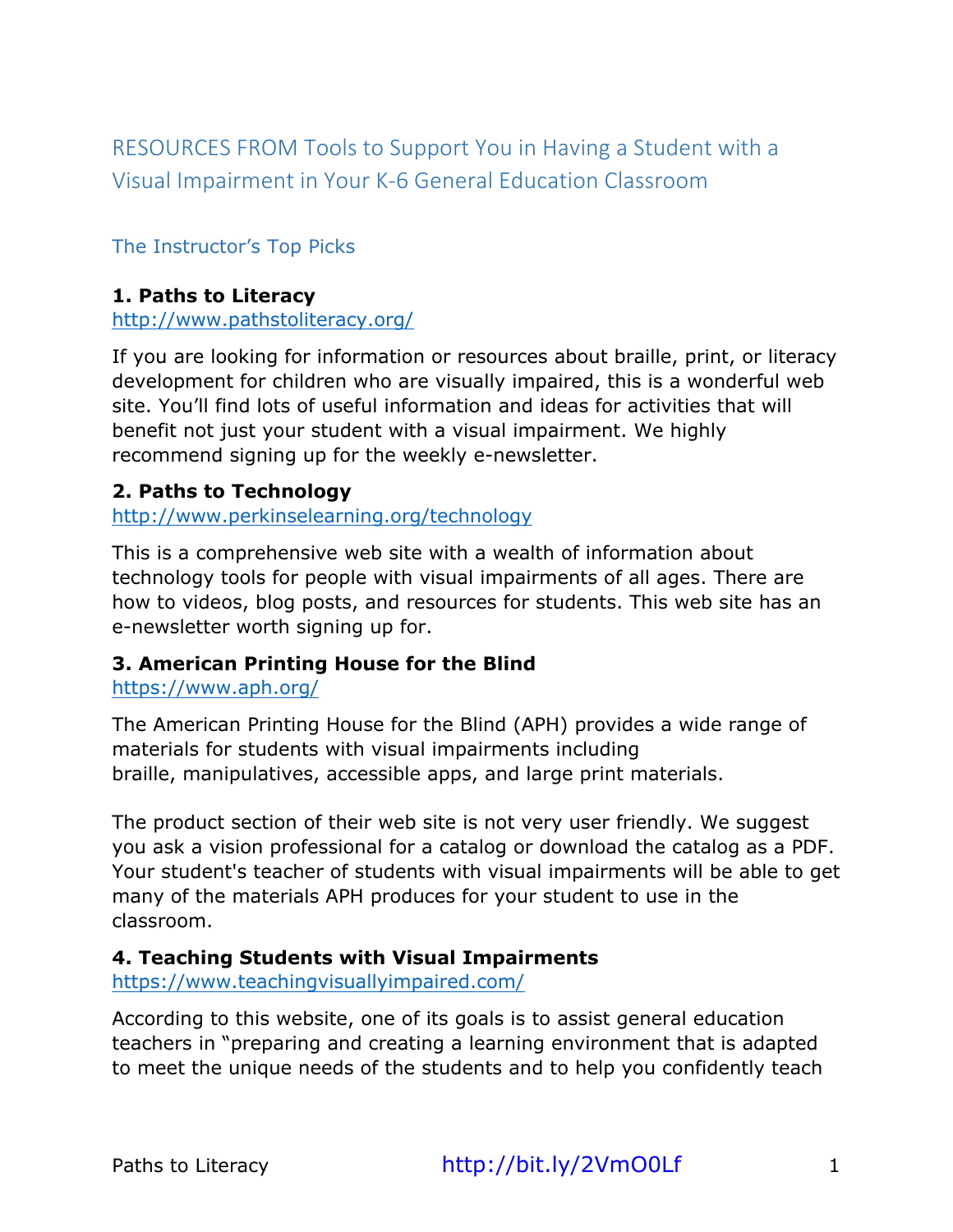them." If you are looking for information about accommodations and modifications for students who are visually impaired, visit

Overview of Visual Impairment

## **1. Project IDEAL: Visual Impairments**

http://www.projectidealonline.org/v/visual-impairments/

This web page offers an overview of visual impairments and its impact on learning.

# **2. Eye Terms and Conditions**

https://aapos.org/patients/eye-terms

If you are interested in learning more about your student's eye condition, visit this web page sponsored by the American Association for Pediatric Ophthalmology and Strabismus.

Articles and Videos from Family Connect, Texas School for the Blind & Visually Impaired, and Perkins e-Learning

# **1. Expanded Core Curriculum Subjects and Skills**

http://www.familyconnect.org/info/education/expanded-corecurriculum/expanded-core-curriculum-subjects-and-skills/134

FamilyConnect (www.familyconnect.org), originally developed for families of students with visual impairments, has some brief articles that are relevant for teachers. This article offers an overview of the expanded core curriculum.

# **2. Strategies for General Education Teachers**

https://www.tsbvi.edu/instructional-resources/1911-classroom-strategiesfor-regular-education-teachers-who-have-students-with-visual-impairments

Texas School for the Blind and Visually Impaired (www.tsbvi.edu) has an extensive website, including several articles such as this one specifically for general education teachers.

**3. Role of a Teacher of Students with Visual Impairments**

http://www.perkinselearning.org/videos/webcast/role-and-value-teachervisually-impaired

Perkins e-Learning (http://www.perkinselearning.org/) offers several free videos that may be of interest. This video features Marla Runyan who describes her role as a teacher of students with visual impairments and how she makes curriculum accessible and meaningful for her students.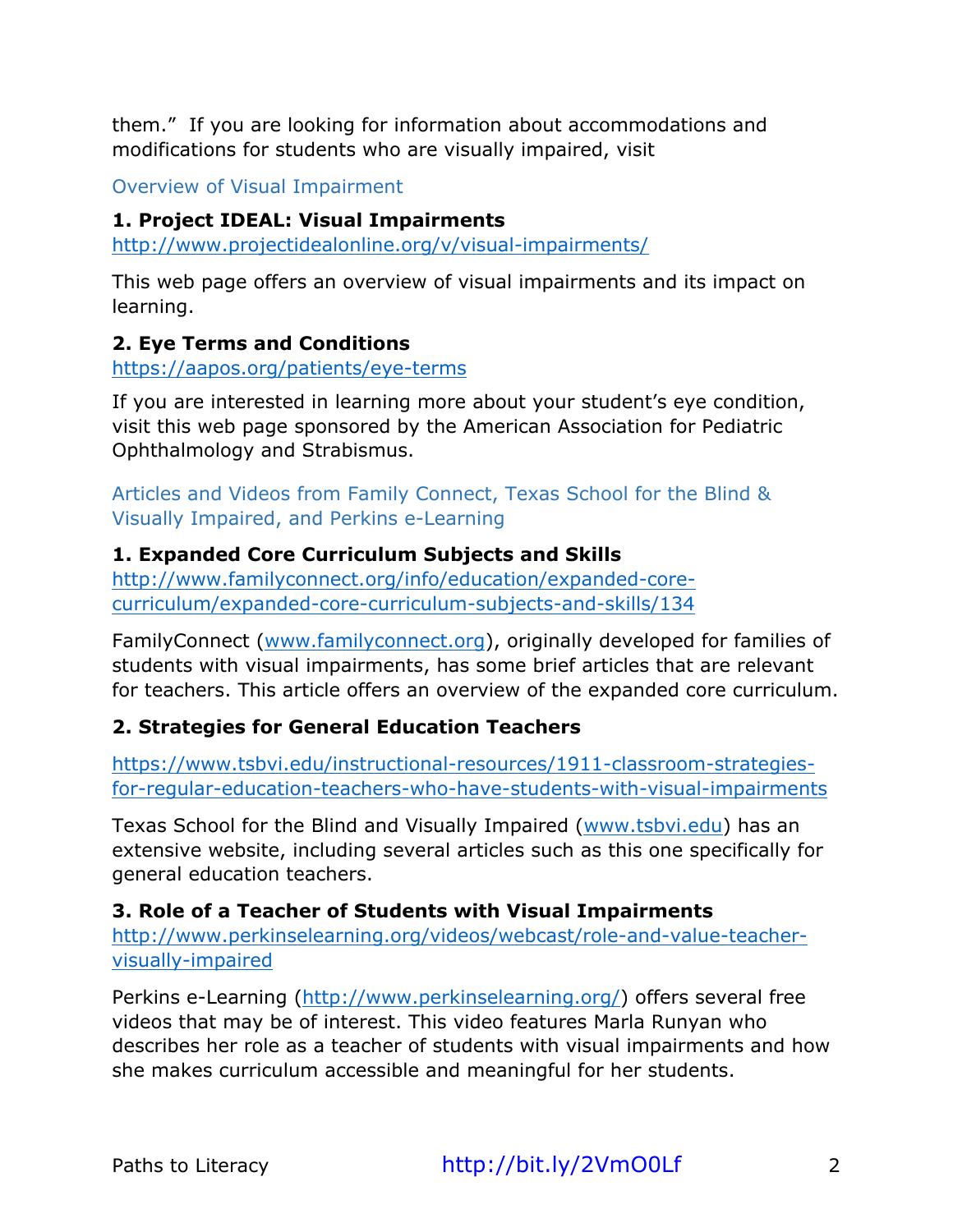## **4. Adaptations for Students with Visual Impairments**

https://www.teachingvisuallyimpaired.com/adaptations.html

This article on the Teaching Students with Visual Impairments website offers strategies for adapting the environment, materials, and instruction so that students with visual impairments can access the general education curriculum.

Adapting Materials

### **1. Integration of a 3rd Grade Student with a Visual Impairment (video)**

https://www.youtube.com/watch?v=-p20OMmRFN0&feature=youtu.be

A teacher of students with visual impairments describes her role and the role of other team members and how they work together to ensure the success of a 3rd grade student integrated into a general education classroom.

### **2. Best Practices: Successful Inclusion — Dea's Story**

https://www.youtube.com/watch?v=OABC8ciCNfk

Fairfax County Public Schools describes this video: "Seventh grade student Dea discusses her life as a vision-impaired student in a general education classroom. The video demonstrates how special education students can thrive in general education settings."

### **3. You Describe Presentation by Dr. Yue Ting Sui**

https://www.youtube.com/watch?v=QCuwclkbZRc

This presentation (15 minutes) provides detailed information on using You Describe.

**4. Audio Description: How to Know What to Say by Rick Boggs** https://www.youtube.com/watch?v=JZlNVajYx9s

In this 19 minute video Rick Boggs goes over what to say when providing audio description.

### **5. Bookshare**

https://www.bookshare.org/cms/

Through Bookshare, K12 students can download digital books for free. Students have flexibility in how they read the books. For example, they can import the file to their braille notetaker or they can use an app to read the book on a device where they have options to listen to the book or adjust the font and background combination.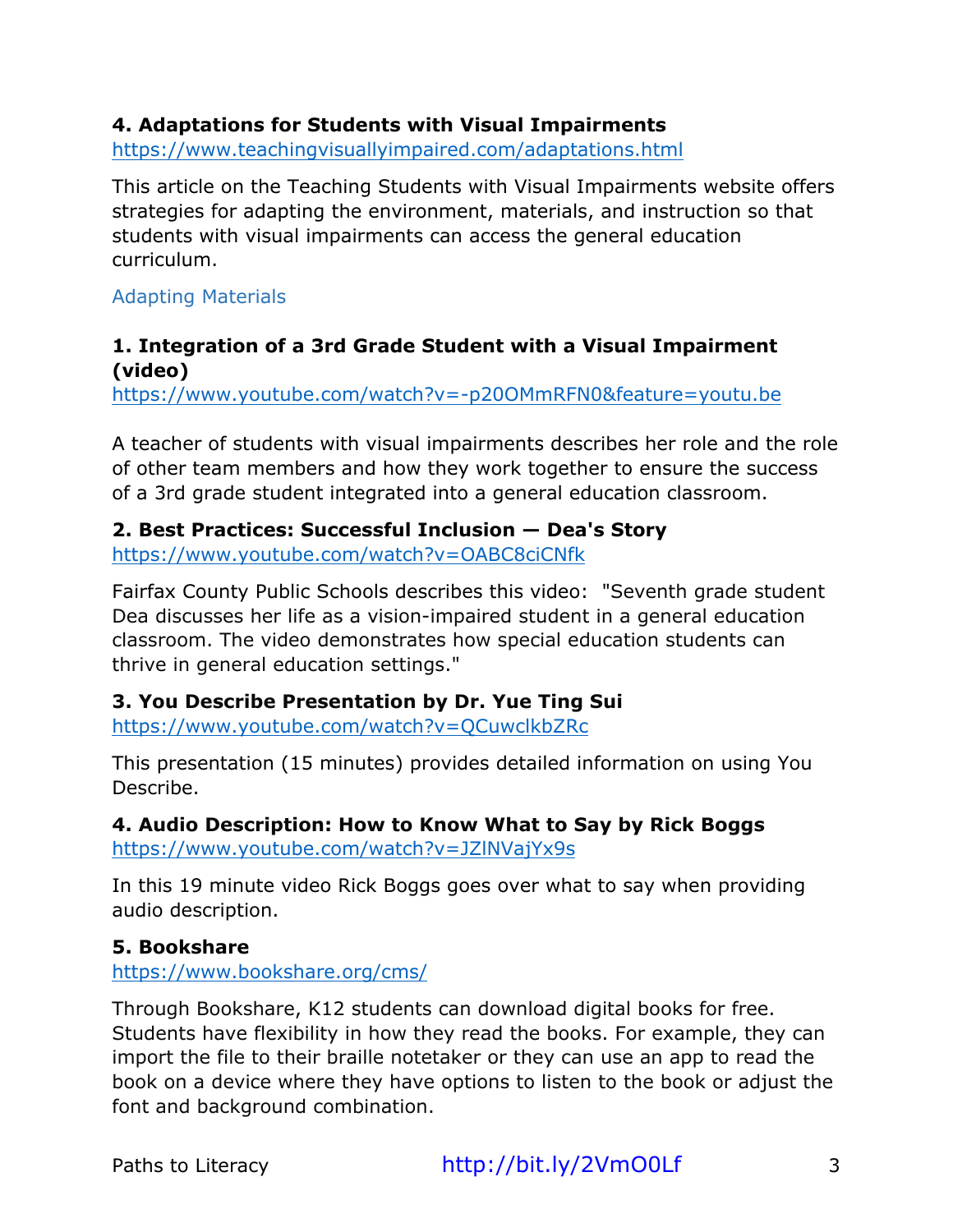#### **Braille**

## **1. Braille Bug**

http://braillebug.org/

Braille Bug is a web site designed for elementary age students to learn about braille. There are fun activities students can do to learn the basics of the braille code. There is information on Louis Braille and Helen Keller on this web site too.

### **2. Seedlings Braille Books for Children**

http://www.seedlings.org/

Seedlings is a company that sells braille books at a reasonable price. Many of the books include both print and braille so all classmates can share them.

### **3. National Braille Press**

http://www.nbp.org/

National Braille Press is another resource for reasonably priced braille books, calendars, and other braille related materials. For children in preschoolgrade 3, a child can be signed up for the Braille Book Club for \$100 a year. The child will receive a braille book each month. National Braille Press also has a new device for measurement called the tactile caliper that students can use in math class.

## **Technology**

## **1. APH Guidelines for Print Document Design**

https://www.aph.org/research/design-guidelines/

Learn more about creating accessible documents in this document created by the American Printing House for the Blind.

## **2. Low Vision Accessibility Settings for MacBooks**

http://www.perkinselearning.org/technology/blog/low-vision-accessibilitysettings-macbooks

Learn how to configure low vision accessibility settings for MacBooks in this Paths to Technology article.